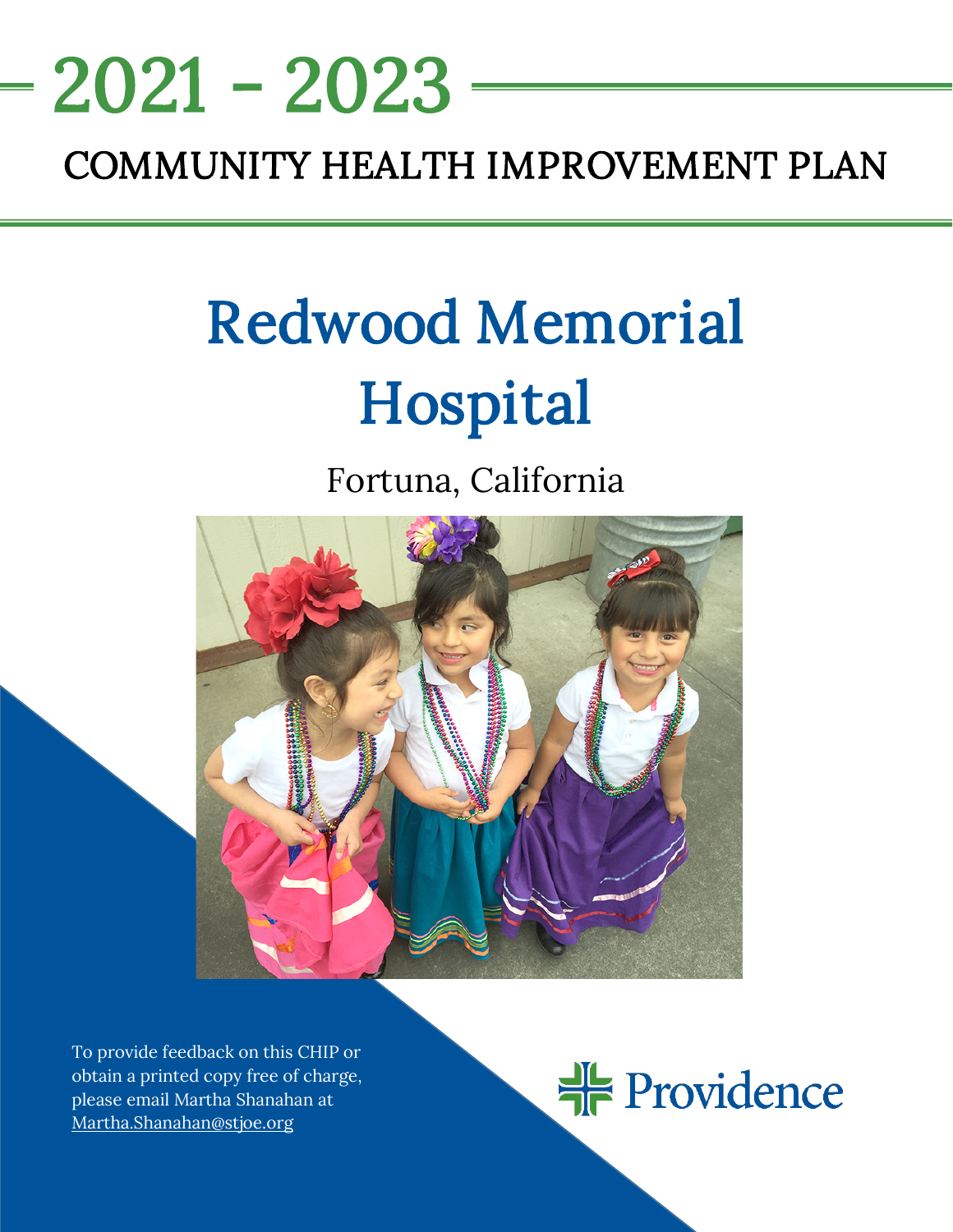## CONTENTS

| Addressing the Needs of the Community: 2021-2023 Key Community Benefit Initiatives and |
|----------------------------------------------------------------------------------------|
|                                                                                        |
|                                                                                        |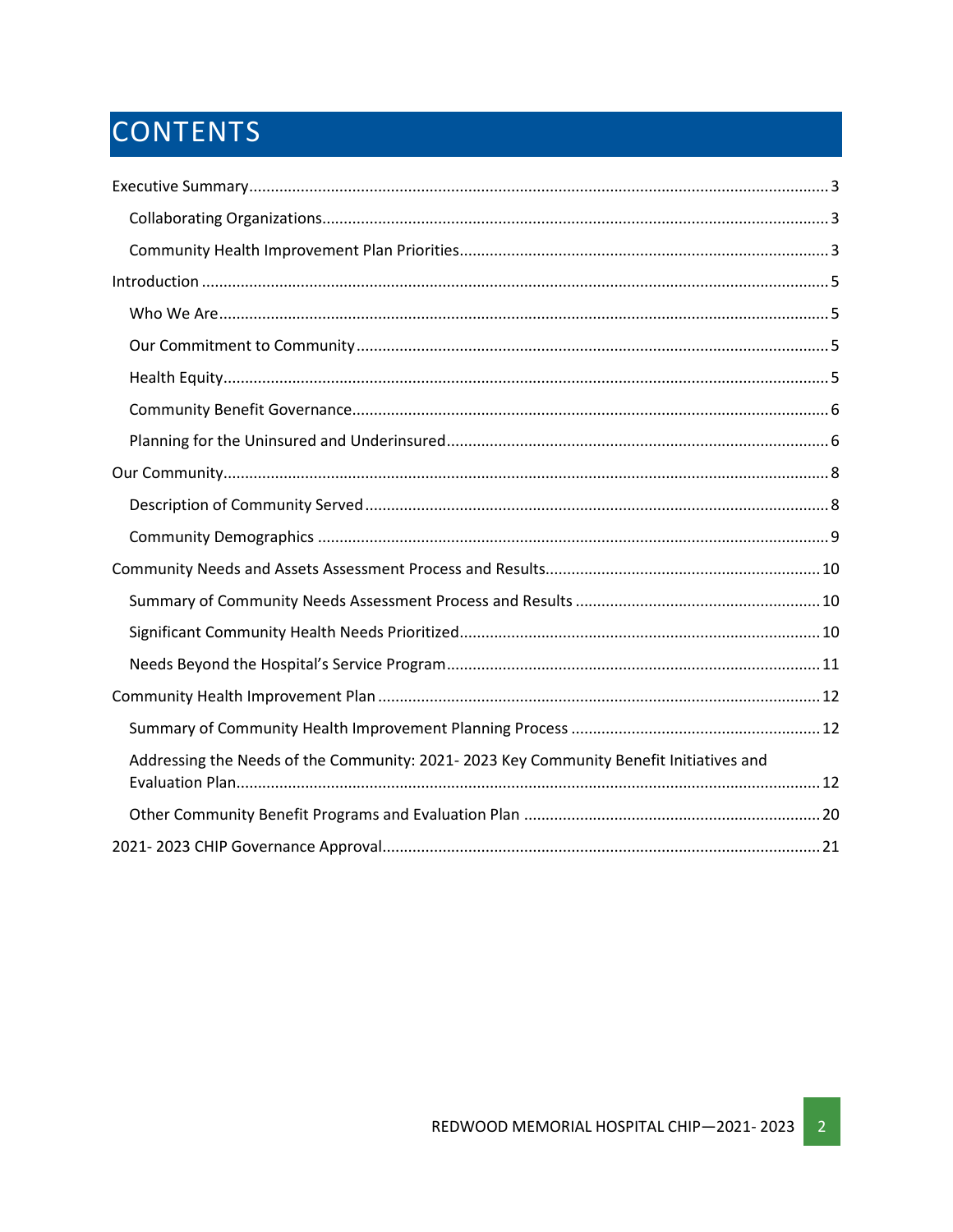## <span id="page-2-0"></span>EXECUTIVE SUMMARY

Providence continues its Mission of service in Humboldt County through Redwood Memorial Hospital and St. Joseph Hospital, Eureka. Redwood Memorial Hospital is a critical access hospital with 35 licensed beds, 25 of which are currently available, founded in 1957 and located in Fortuna, California. Redwood Memorial Hospital's service area is the entirety of Humboldt County, including 134,707 people.

Redwood Memorial Hospital and St. Joseph Hospital, Eureka dedicate resources to improve the health and quality of life for the communities in Humboldt County, with special emphasis on the needs of the economically poor and vulnerable. During the most recent fiscal year, the hospitals provided \$23,849,299 in Community Benefit in response to unmet needs.

The Community Health Needs Assessment (CHNA) is an opportunity for Redwood Memorial hospital to engage the community every three years with the goal of better understanding community strengths and needs. The results of the CHNA are used to guide and inform efforts to better address the needs of the community. Through a mixed-methods approach, using quantitative and qualitative data, the CHNA process relied on several sources of information: state and national public health data, qualitative data from interviews with community stakeholders and listening sessions with service providers, and hospital utilization data.

## <span id="page-2-1"></span>Collaborating Organizations

Redwood Memorial Hospital and St. Joseph Hospital, Eureka collaborated to complete the 2021-2023 Community Health Improvement Plan for their shared service area.

### <span id="page-2-2"></span>Community Health Improvement Plan Priorities

As a result of the findings of our [2020 CHNA](https://www.providence.org/about/annual-report/chna-and-chip-reports) and through a prioritization process aligned with our Mission, resources, and hospital strategic plan, Redwood Memorial Hospital will focus on the following areas for its 2021-2023 Community Benefit efforts:

#### PRIORITY 1: MENTAL HEALTH AND SUBSTANCE USE SERVICES

Mental health and substance use are interconnected with many other community needs, including the following: child abuse/neglect, economic insecurity, a lack of opportunities, racism, and discrimination. Residents of Humboldt County experience barriers to accessing needed behavioral health services due to a lack of inpatient care, insufficient psychiatrists and counselors, cost of care, stigma, and transportation.

#### PRIORITY 2: HOMELESSNESS / LACK OF SAFE, AFFORDABLE HOUSING

The lack of affordable, safe housing stock in Humboldt County contributes to individuals with low incomes living unhoused or in overcrowded and unhealthy living conditions. In Humboldt County, there is a lack of available housing along the entire spectrum, particularly permanent-supportive housing. Housing discrimination, a lack of services for people experiencing homelessness, and a lack of support services for people once they are housed also contribute to the housing challenges.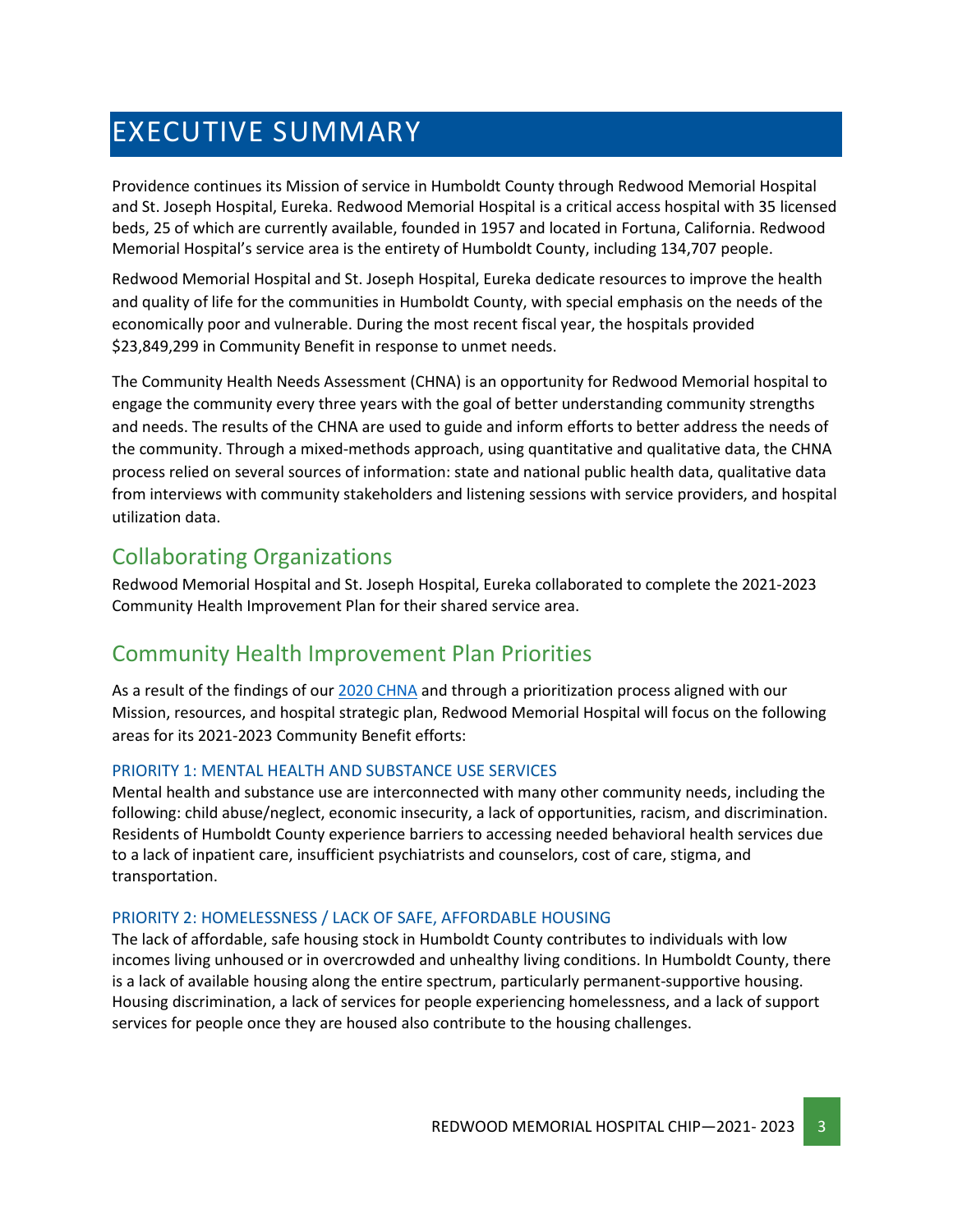#### PRIORITY 3: RACISM AND DISCRIMINATION

Racism and historical trauma prevent Black, Brown, Indigenous, and People of Color (BBIPOC) from receiving high-quality, respectful, and responsive health care services and negatively effects mental health. Racism and discrimination contribute to economic insecurity, housing instability, and inequitable educational opportunities.

#### PRIORITY 4: ACCESS TO HEALTH CARE

There is an overall lack of primary care providers and specialists within Humboldt County. Transportation especially, but also cost of care and hours of appointments, are barriers to care. There is a lack of culturally responsive and linguistically appropriate care for Latino/a and Native American communities, as well as a lack of respectful and competent services for transgender youth.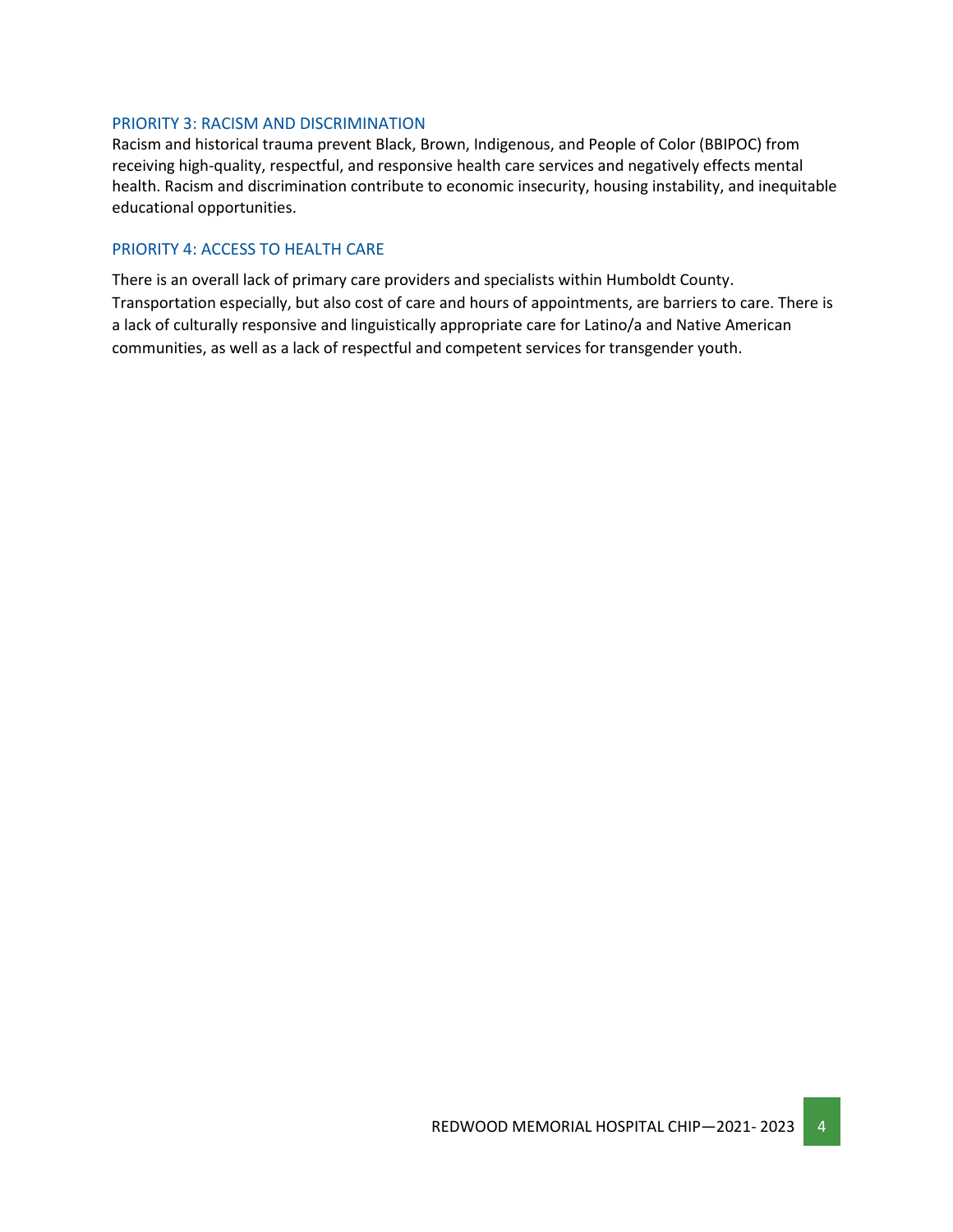## <span id="page-4-0"></span>INTRODUCTION

### <span id="page-4-1"></span>Who We Are

| <b>Our Mission</b> | As expressions of God's healing love, witnessed through the ministry of Jesus,<br>we are steadfast in serving all, especially those who are poor and vulnerable. |
|--------------------|------------------------------------------------------------------------------------------------------------------------------------------------------------------|
| <b>Our Vision</b>  | Health for a Better World.                                                                                                                                       |
| <b>Our Values</b>  | Compassion $-$ Dignity $-$ Justice $-$ Excellence $-$ Integrity                                                                                                  |

Redwood Memorial Hospital is a critical access hospital founded in 1957 and located in Fortuna, California. The hospital has 35 licensed beds, 25 of which are currently available, and a campus that is approximately 5.8 acres in size. Redwood Memorial Hospital has a staff of approximately 215 and professional relationships with more than 230 local physicians. Major programs and services offered to the community include emergency care, critical care, outpatient rehabilitation and surgery.

Redwood Memorial hospital offers a variety of community-based programs that meet the needs of vulnerable populations and focus on health equity, primary prevention, health promotion, and community building.

## <span id="page-4-2"></span>Our Commitment to Community

Redwood Memorial Hospital dedicates resources to improve the health and quality of life for the communities we serve. During the most recent fiscal year, our Humboldt County hospitals, Redwood Memorial and St. Joseph, provided \$23,849,299 in Community Benefit<sup>[1](#page-4-4)</sup> in response to unmet needs and to improve the health and well-being of those we serve in Humboldt County.

### <span id="page-4-3"></span>Health Equity

At Providence, we acknowledge that all people do not have equal opportunities and access to living their fullest, healthiest lives due to systems of oppression and inequities. We are committed to ensuring health equity for all by addressing the underlying causes of racial and economic inequities and health disparities. Our Vision is "Health for a Better World," and to achieve that we believe we must address not only the clinical care factors that determine a person's length and quality of life, but also the social and economic factors, the physical environment, and the health behaviors that all play an active role in determining health outcomes.

<span id="page-4-4"></span> $1$  Per federal reporting and guidelines from the Catholic Health Association.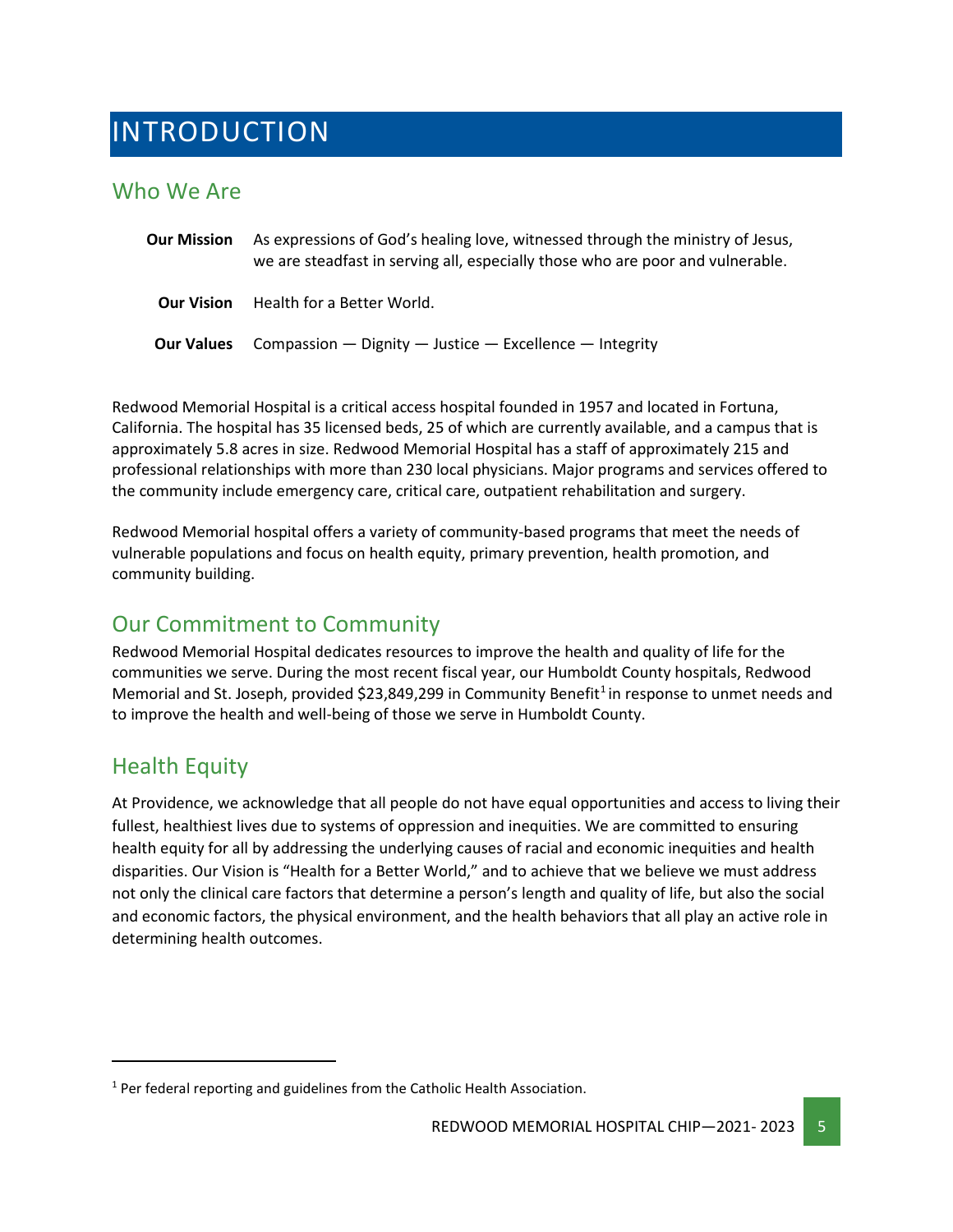To ensure that equity is foundational to our CHIP, we have developed an equity framework that outlines the best practices that each of our hospital will implement when completing a CHIP. These practices include, but are not limited to the following:

#### *Figure 1. Best Practices for Centering Equity in the CHIP*



## <span id="page-5-0"></span>Community Benefit Governance

Redwood Memorial Hospital demonstrates organizational commitment to the community benefit process through the allocation of staff time, financial resources, participation and collaboration with community partners. The Northern California Regional Director of Community Health Investment and the local Humboldt County Director of Community Health Investment are responsible for coordinating implementation of State and Federal 501r requirements.

The Community Benefit Committee (CBC) is the board appointed oversight committee of the Community Health Investment department at Redwood Memorial Hospital. The CBC is composed of Providence Redwood Memorial Hospital community board members, internal Providence stakeholders and staff (Chief Executive or designee, mission leader, community health leaders) and external community stakeholders representing subject matter experts and community constituencies (i.e., faith based, FQHC's, mental health, homeless services, education, and Public Health). The Community Benefit Committee reviewed the data collected in the 2020 Community Health Needs Assessment process to identify and prioritize the top health-related needs in Humboldt County for this 2021-2023 CHIP. The committee also oversees and governs budget, investments, program continuation or discontinuation, populations of focus and community-wide engagement.

## <span id="page-5-1"></span>Planning for the Uninsured and Underinsured

Our Mission is to provide quality care to all our patients, regardless of ability to pay. We believe that no one should delay seeking needed medical care because they lack health insurance. That is why Redwood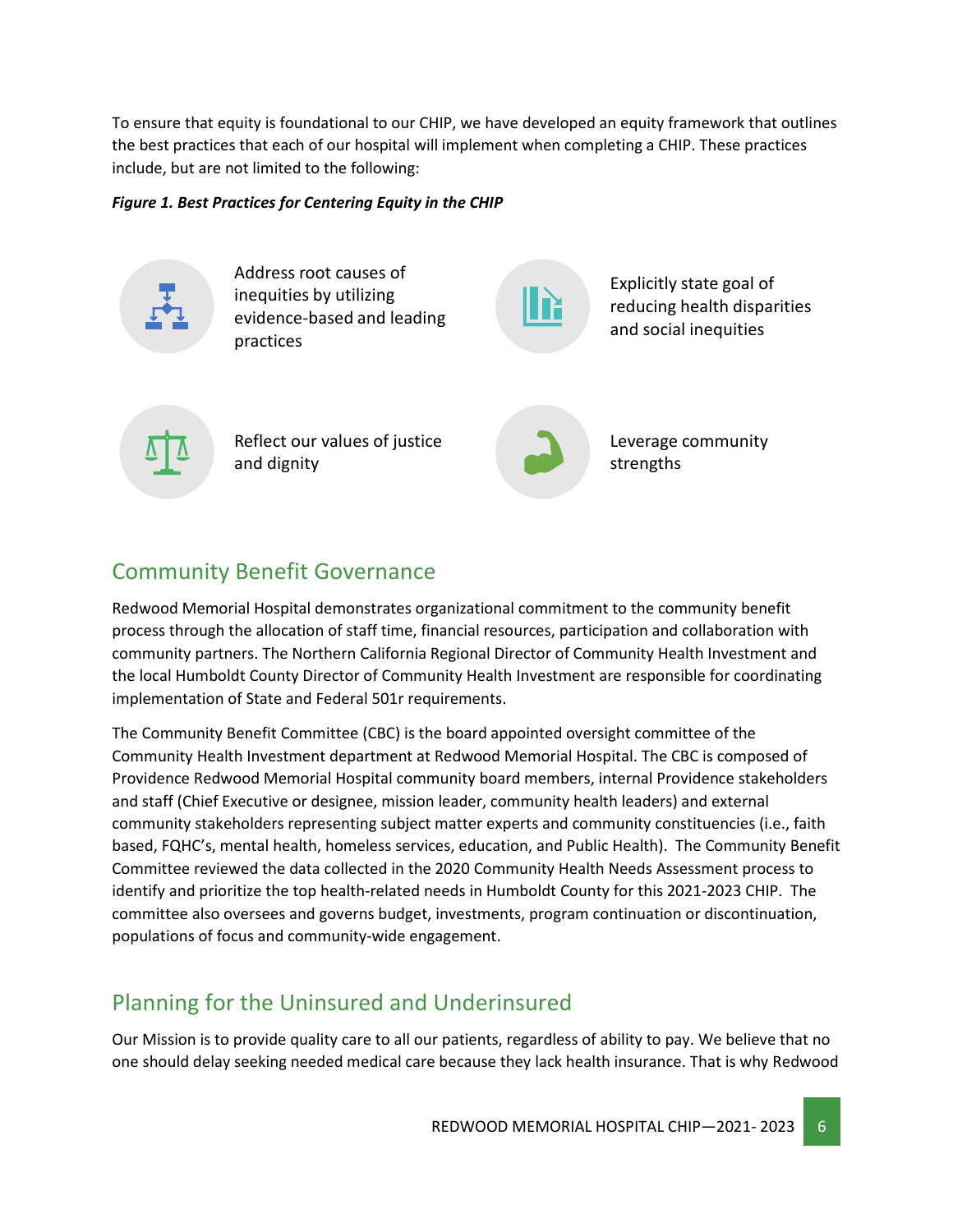Memorial Hospital has a Financial Assistance Program (FAP) that provides free or discounted services to eligible patients.

One way Redwood Memorial Hospital informs the public of FAP is by posting notices. Notices are posted in high volume inpatient and outpatient service areas. Notices are also posted at locations where a patient may pay their bill. Notices include contact information on how a patient can obtain more information on financial assistance as well as where to apply for assistance. These notices are posted in English and Spanish and any other languages that are representative of 5% or greater of patients in the hospital's service area. All patients who demonstrate lack of financial coverage by third party insurers are offered an opportunity to complete the Patient Financial Assistance Application and are offered information, assistance, and referral as appropriate to government sponsored programs for which they may be eligible. For information on our Financial Assistance Program go to: [https://www.stjosephhealth.org/patients-visitors/billing-payment/.](https://www.stjosephhealth.org/patients-visitors/billing-payment/)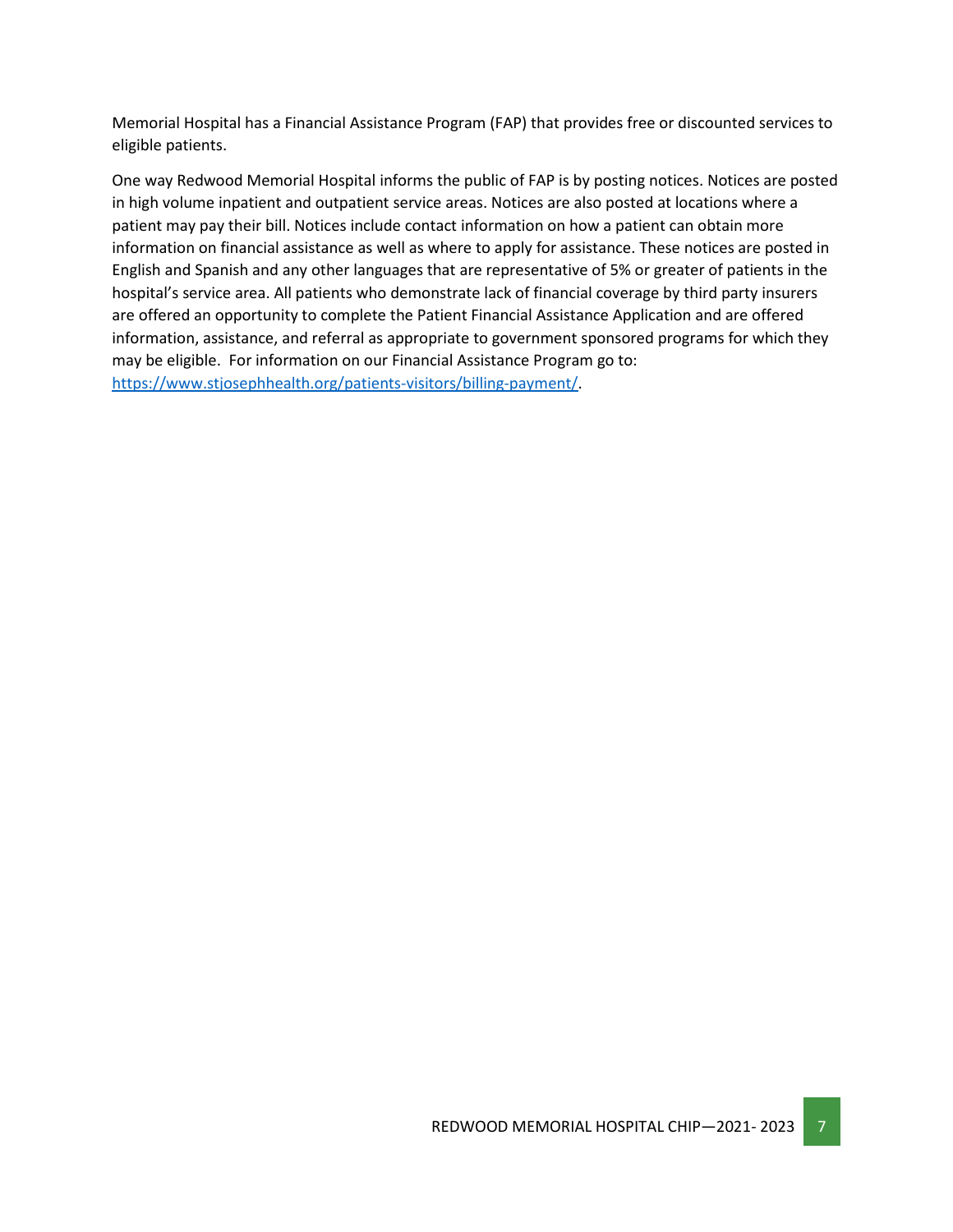## <span id="page-7-0"></span>OUR COMMUNITY

## <span id="page-7-1"></span>Description of Community Served

Redwood Memorial Hospital's service area is Humboldt County and includes a population of approximately 135,000 people.

#### *Figure 1. Humboldt Service Area*



Of the over 134,000 permanent residents of Humboldt County, roughly 59% live in the "high need" area, defined by lower life expectancy at birth, lower high school graduation rates, and more households at or below 200% FPL compared to census tracts across the county. For reference, in 2020, 200% FPL represents an annual household income of \$52,400 or less for a family of four. These households are more likely to regularly make spending tradeoffs regarding utilities, rent, groceries, medicine, and other basic expenses.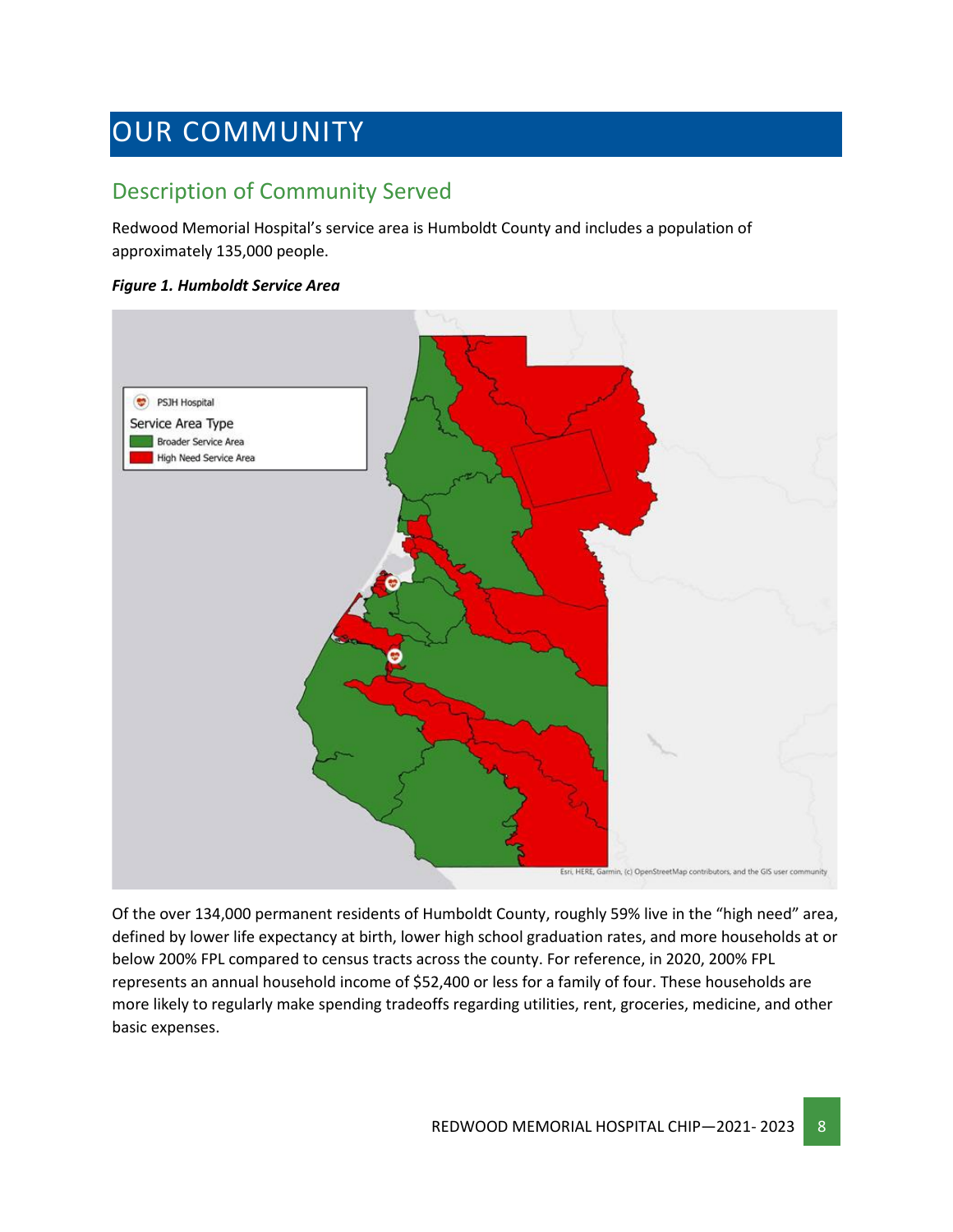## <span id="page-8-0"></span>Community Demographics

#### POPULATION AND AGE DEMOGRAPHICS

For the most part, the age distribution is roughly proportional across Humboldt County geographies, with those aged between 18 and 34 slightly more likely to live in a high need area, likely young families and those in and around college towns. Those aged 65-84 are less likely to live in a high need area, perhaps due in part to secondary and/or vacation homes.

The male-to-female ratio is approximately equal across geographies.

Approximately 9% of residents of Humboldt County are veterans, nearly double the state level of 5%.

#### POPULATION BY RACE AND ETHNICITY

Those who self-identify as Hispanic are slightly more likely to live in a high need area compared to their non-Hispanic peers. The American Indian population is much more likely to live in a high need area, as are those who identify as "other race."

#### SOCIOECONOMIC INDICATORS

#### *Table 1. Income Indicators for Humboldt County Service Area*

| Indicator                                                                                                                                                            | <b>Broader Service</b><br>Area | <b>High Need</b><br><b>Service Area</b> | <b>Humboldt</b><br>County |
|----------------------------------------------------------------------------------------------------------------------------------------------------------------------|--------------------------------|-----------------------------------------|---------------------------|
| <b>Median Income</b><br>Data Source: American Community Survey<br>Year: 2019                                                                                         | \$53,762                       | \$37,484                                | \$44,119                  |
| <b>Percent of Renter Households with</b><br><b>Severe Housing Cost Burden</b><br>Data Source: American Community Survey<br>Year: Estimates based on 2013 - 2017 data | 28.6%                          | 31.3%                                   | 30.5%                     |

The median income in the high need service area is about \$6,600 lower than Humboldt County. There is about a \$16,000 difference in median income between the broader service area and the high need service area.

Severe housing cost burden is defined as households that are spending 50% or more of their income on housing costs. On average, approximately 30% of households in Humboldt County are severely housing cost burdened. In the high need service area, 31% of renter households are severely housing cost burdened. Within the total service area, there are census tracts in which 40% to 56% of households are experiencing severe housing cost burden.

**Full demographic and socioeconomic information for the service area can be found in th[e 2020 CHNA](https://www.providence.org/about/annual-report/chna-and-chip-reports) [for Redwood Memorial Hospital.](https://www.providence.org/about/annual-report/chna-and-chip-reports)**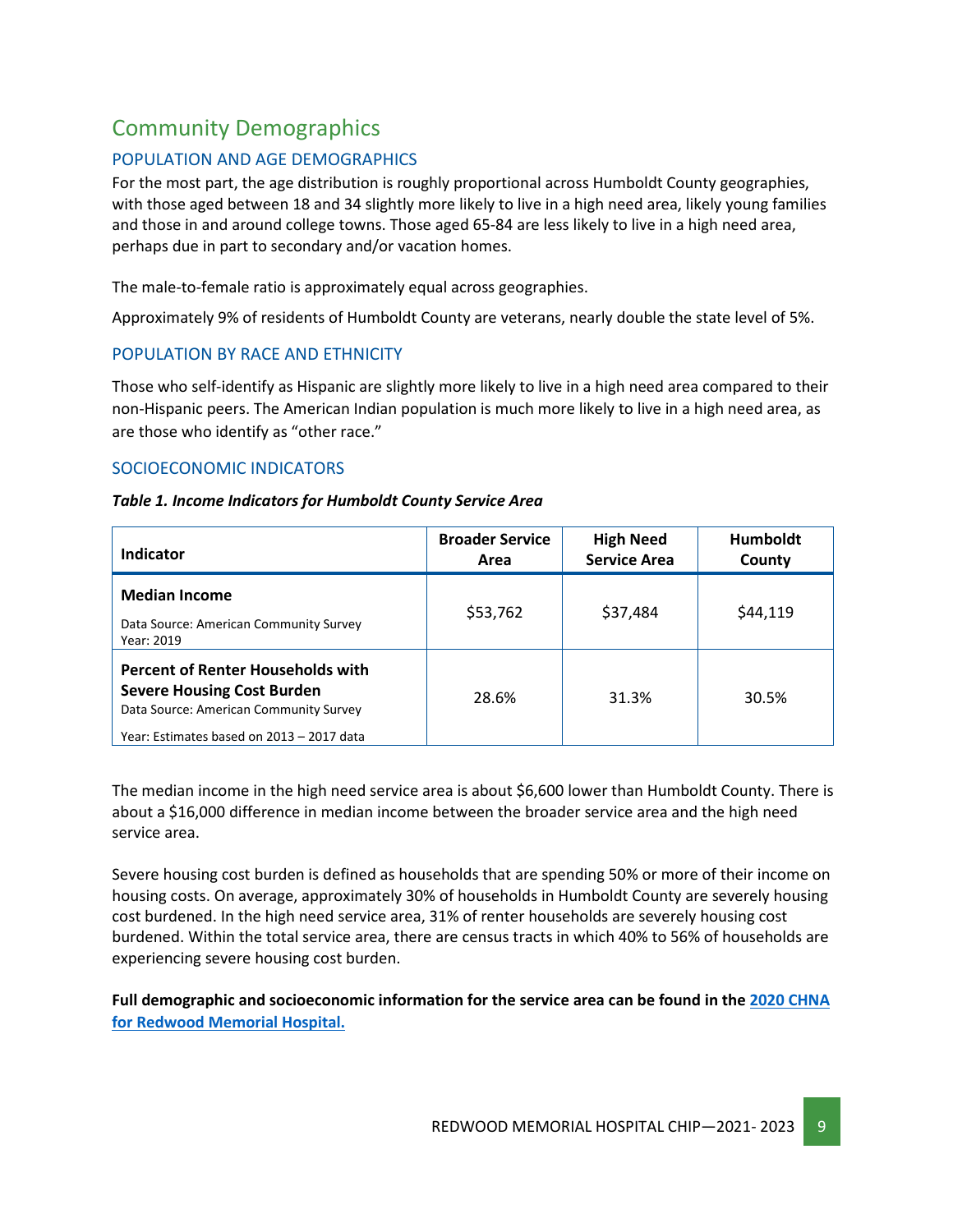## <span id="page-9-0"></span>COMMUNITY NEEDS AND ASSETS ASSESSMENT PROCESS AND RESULTS

### <span id="page-9-1"></span>Summary of Community Needs Assessment Process and Results

The Community Health Needs Assessment (CHNA) process is based on the understanding that health and wellness are influenced by factors within our communities, not only within medical facilities. In gathering information on the communities served by the hospital, we looked not only at the health conditions of the population, but also at socioeconomic factors, the physical environment, and health behaviors. Additionally, we invited key stakeholders and community members to provide additional context to the quantitative data through qualitative data in the form of interviews and listening sessions. As often as possible, equity is at the forefront of our conversations and presentation of the data, which often have biases based on collection methodology.

### <span id="page-9-2"></span>Significant Community Health Needs Prioritized

The list below summarizes the rank ordered significant health needs identified through the 2020 Community Health Needs Assessment process:

#### PRIORITY 1: MENTAL HEALTH & SUBSTANCE USE SERVICES

Mental health and substance use are recognized as being interconnected with several other community needs, with a history of trauma, child abuse/neglect, poverty, and a lack of opportunities as contributors to both mental health challenges and substance use disorders. Experiences with racism and discrimination also contribute to behavioral health needs. There is a lack of mental health and substance use services in the community; specifically, local inpatient care for adults and youth with a serious mental illness as well as follow-up care for patients once discharged, and general support for families (new parents, infants, and early development). There are insufficient psychiatrists and counselors to meet the community need, especially providers for youth, people who are uninsured, and/or Spanishspeaking residents, as well as insufficient harm reduction services (safe and legal injection sites and syringe exchange programs). Barriers to addressing these behavioral health needs include stigma, cost of care, transportation to services within and outside of the community, and a lack of continuity of care due to provider turnover.

#### PRIORITY 2: HOMELESSNESS / LACK OF SAFE, AFFORDABLE HOUSING

The lack of affordable, safe housing stock in Humboldt County contributes to individuals with low incomes living unhoused or in overcrowded and unhealthy living conditions. Housing is recognized as being foundational to one's health; people who are stably housed are better able to care for their physical and mental health and remain employed. There is a lack of available housing along the entire spectrum: shelters, supportive housing, family-friendly transitional housing, permanent-supportive housing, and low- and very low-income housing. There is also a lack of services for people experiencing homelessness, such as showers and adult day centers, as well as support services for people once they are housed. Housing stability and affordability for young people and mixed status families is of particular concern. Housing discrimination contributes to Black, Brown, Indigenous, and People of Color (BBIPOC) having more difficulty accessing good-quality, affordable housing.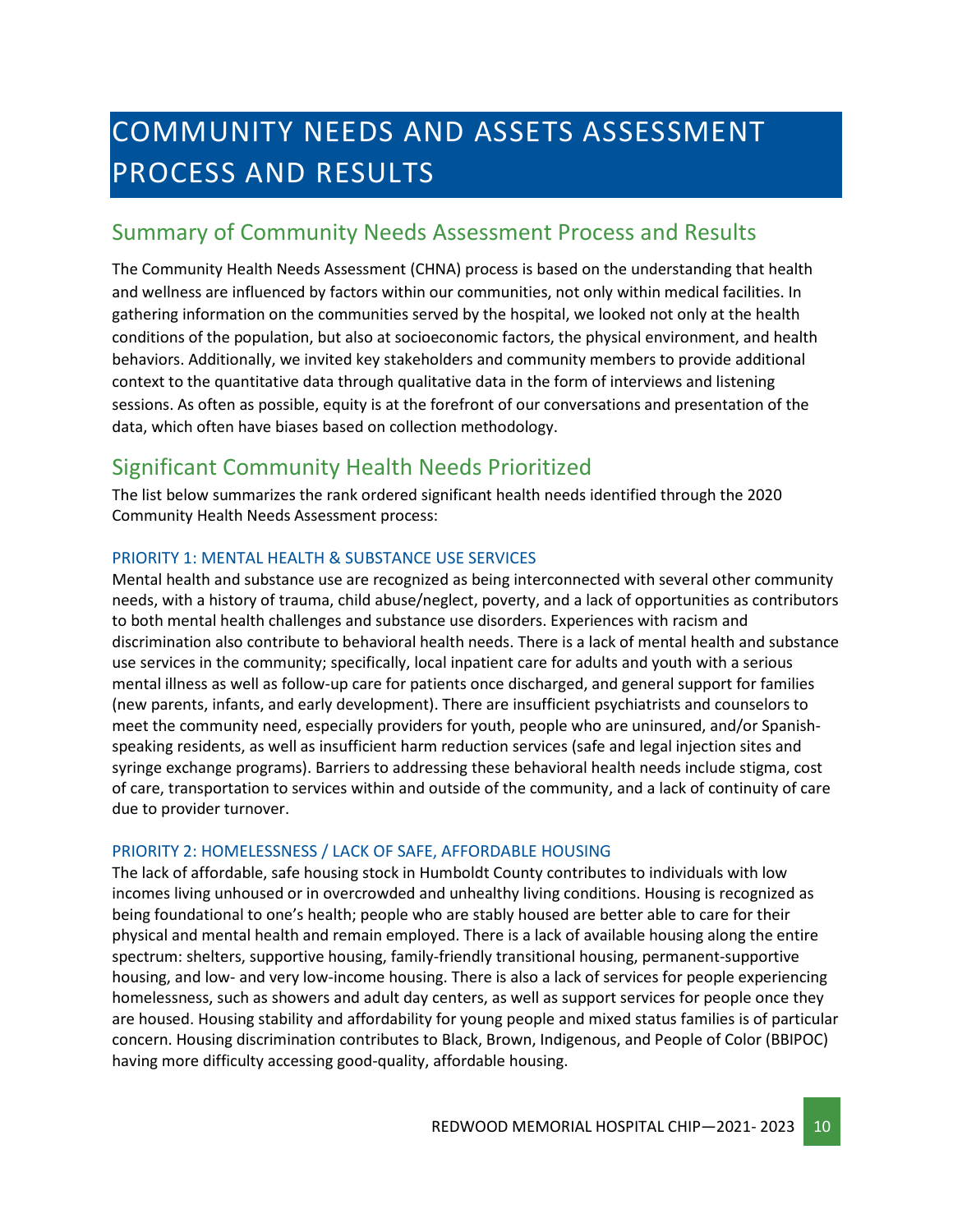#### PRIORITY 3: RACISM AND DISCRIMINATION

Racism and historical trauma prevent BBIPOC from receiving high-quality, respectful, and responsive health care services. The recent history of forced sterilization of Native American people and experimentation on Black people has contributed to distrust of health care. Stakeholders noted a "corrosive effect" of racism on the mental health of BBIPOC, particularly Native American communities in Humboldt County. The unjust treatment of Latino/a workers by employers and discriminatory housing practices prevent BBIPOC from accessing good-quality, affordable housing. Racism is evident in education, with BBIPOC students, particularly Native students, not receiving appropriate special education services and being disproportionately and unfairly disciplined. Stakeholders also shared experiences of racism in legal systems.

#### PRIORITY 4: ACCESS TO HEALTH CARE

There is an overall lack of primary care providers and specialists within Humboldt County. Transportation to care is a consistent barrier for many, but especially older adults, people with disabilities, and those living in rural areas. Reliable public transportation within the county is a challenge, as well as travel to services outside the county, specifically traveling from the hills of Humboldt into Eureka where most services are located. Cost of care is a major barrier for people who are uninsured or underinsured, especially mixed status households. Appointments during work hours and difficulty navigating the health care system are also barriers. There is a lack of culturally responsive and linguistically appropriate care for Latino/a and Native American communities, as well as a lack of respectful and competent services for transgender youth.

### <span id="page-10-0"></span>Needs Beyond the Hospital's Service Program

No hospital facility can address all of the health needs present in its community. We are committed to continuing our Mission through partnership grants with the North Coast Grantmaking Partnership, inkind participation in community collaboratives and community health improvement efforts.

While Redwood Memorial Hospital will employ strategies to address each of the four significant health needs that were prioritized during the CHNA process, partnerships with community organizations and government agencies are critical for achieving the established goals.

Redwood Memorial Hospital will collaborate with Open Door Community Health Centers, the Public Health Department, LatinoNet, Centro del Pueblo, Local Tribes, Humboldt State University, the Humboldt Network of Family Resource Centers and local philanthropy and others to address the community needs and coordinate care and referrals to address unmet needs.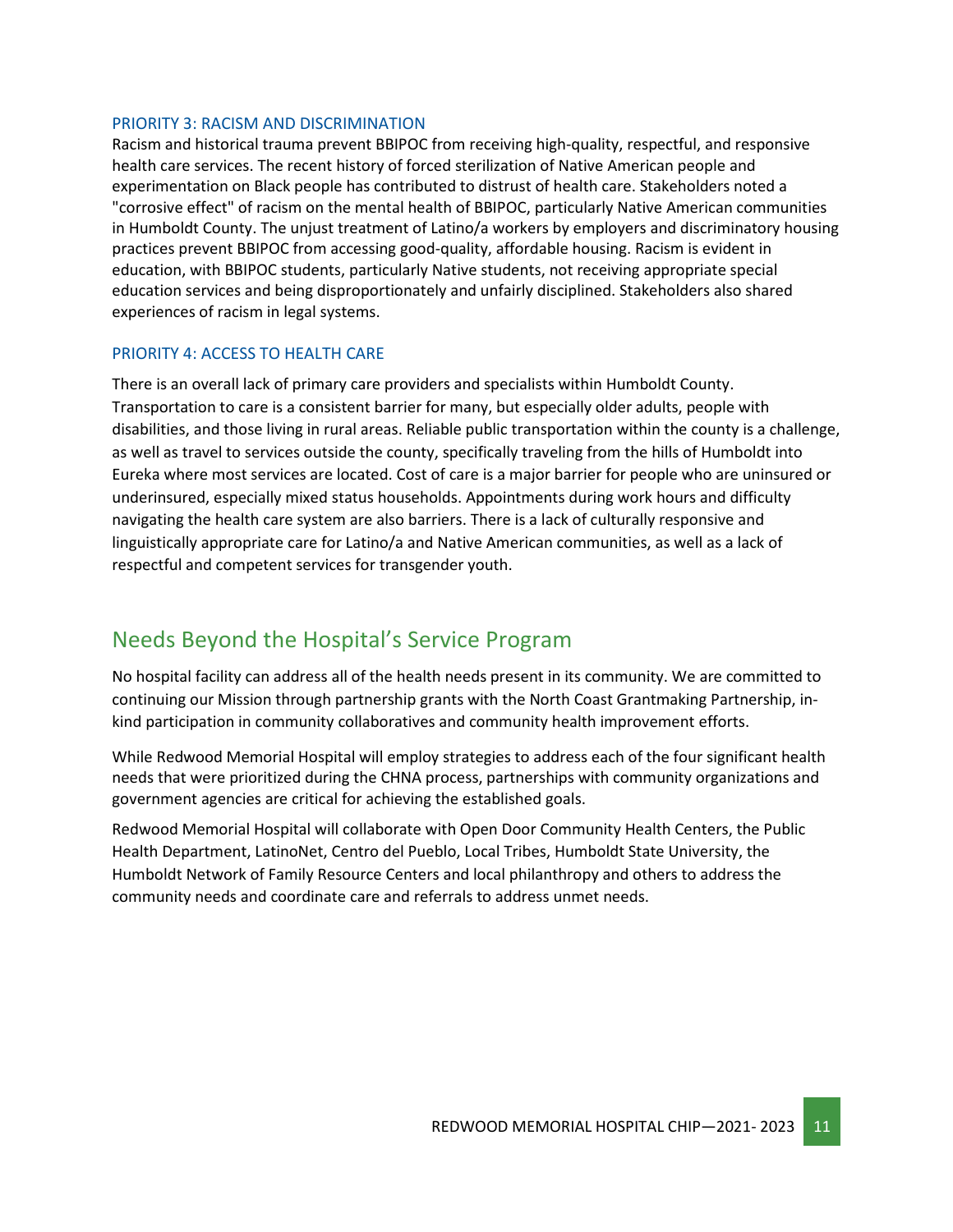## <span id="page-11-0"></span>COMMUNITY HEALTH IMPROVEMENT PLAN

### <span id="page-11-1"></span>Summary of Community Health Improvement Planning Process

The 2021-2023 Community Health Improvement Plan (CHIP) process was impacted by the SARS-CoV-2 virus and COVID-19, which has impacted all of our communities. While we have focused on crisis response, it has required a significant re-direction of resources and reduced community engagement in the CHIP process.

This CHIP is currently designed to address the needs identified and prioritized through the 2020 CHNA, though COVID-19 will have substantial impacts on our community needs. These impacts are likely to exacerbate some of the needs identified, and cause others to rise in level of priority. While this is a dynamic situation, we recognize the greatest needs of our community will change in the coming months, and it is important that we adapt our efforts to respond accordingly. We are committed to supporting, strengthening, and serving our community in ways that align with our Mission, engage our expertise, and leverage our Community Benefit dollars in the most impactful ways.

Redwood Memorial Hospital's CHIP involves a comprehensive approach lead by the Community Health Investment Program Director and Senior Program Coordinator. This process includes both internal and external stakeholders and subject matter experts. Coordinating within the organization and in our community is critical in leveraging the will and the resources required to improve community health. As part of the comprehensive approach, existing initiatives of Redwood Memorial Hospital's community benefit investments are reviewed to ensure alignment with 2020 CHNA priorities. The board appointed Community Benefit Committee is engaged throughout the process beginning with the development and approval of the CHNA, followed by CHIP development, review, feedback then final CHIP review and approval.

Redwood Memorial Hospital anticipates that implementation strategies may change and therefore, a flexible approach is best suited for the development of its response to the CHNA. For example, certain community health needs may become more pronounced and require changes to the initiatives identified by Redwood Memorial Hospital in the enclosed CHIP.

## <span id="page-11-2"></span>Addressing the Needs of the Community: 2021- 2023 Key Community Benefit Initiatives and Evaluation Plan

#### COMMUNITY NEED ADDRESSED #1: MENTAL HEALTH & SUBSTANCE USE SERIVCES *Long-Term Goal(s)*

To reduce substance use disorders (SUD) and mental health conditions through evidence-based and community-led prevention, treatment, and recovery support services that are equitable, high-quality, culturally responsive, and linguistically appropriate, especially for populations with low incomes.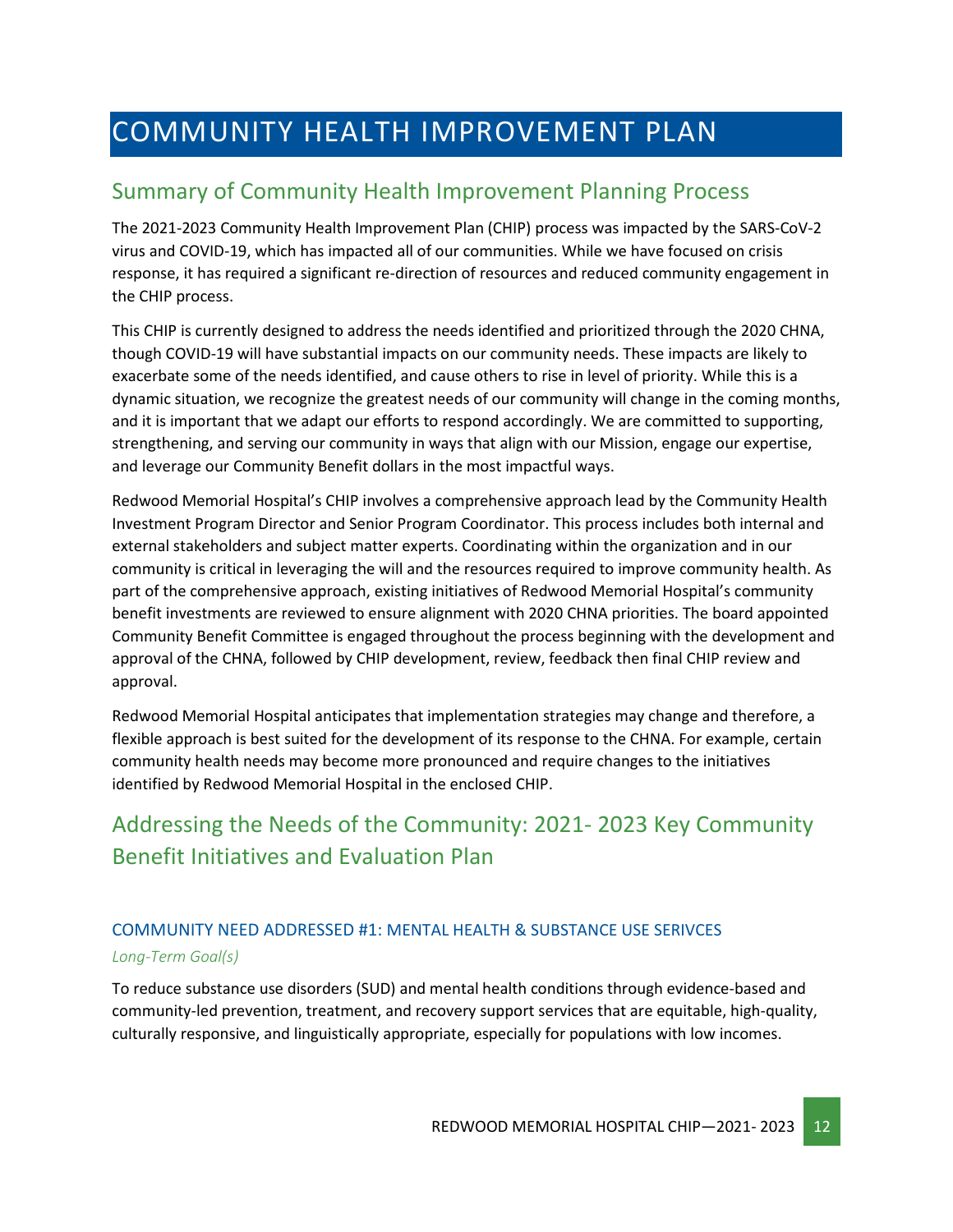| <b>Strategy</b> |                                                                                                                                                                                                                | <b>Population Served</b>                                                                                                                   | <b>Strategy</b><br><b>Measure</b>                                | <b>Baseline</b>                                                                                        | 2023<br><b>Target</b> |
|-----------------|----------------------------------------------------------------------------------------------------------------------------------------------------------------------------------------------------------------|--------------------------------------------------------------------------------------------------------------------------------------------|------------------------------------------------------------------|--------------------------------------------------------------------------------------------------------|-----------------------|
| 1.              | Increase local capacity to<br>provide culturally<br>appropriate mental health<br>and SUD treatment<br>services when needed                                                                                     | All of Humboldt<br>County especially<br>youth, Indigenous and<br>Spanish-speaking<br>individuals                                           | # of new or<br>enhanced<br>programs in<br>the local<br>community | $2020 =$<br>1) Waterfront<br>Recovery<br><b>Services</b><br>2) Humboldt RISE<br>project<br>(perinatal) | 3                     |
| 2.              | Paso a Paso: Culturally and<br>linguistically appropriate<br>primary prevention classes<br>and events as well as<br>psychotherapy for mild to<br>moderate behavioral<br>health needs                           | Latino and Migrant<br>Populations                                                                                                          | # of<br>individuals<br>served by<br>Paso a Paso                  | $2020 = 966$<br>served with<br>9,356 encounters                                                        | <b>TBD</b>            |
| 3.              | <b>CARE Network: Increase</b><br>access to Medication<br><b>Assisted Treatment (MAT)</b><br>for Emergency Room<br>patients via the Substance<br>Use Navigator (SUN) as<br>part of the CA Bridge<br>program     | People who receive<br>care in the SJE<br><b>Emergency Room and</b><br>want treatment for a<br>substance use<br>disorder                    | <b>ED Bridge</b><br>metrics                                      | $2020 = 289$<br>patients seen by<br><b>SUN</b><br>$2020 = 259$ MAT<br>starts                           | <b>TBD</b>            |
| 4.              | Maintain support for<br>place-based Community<br>Resource Centers (CRC) in<br>rural pockets of Humboldt<br>County in order to prevent<br>social isolation and<br>promote family and<br>community strengthening | Under-resourced and<br>low-income rural and<br>isolated micro-<br>communities, families<br>and individuals<br>experiencing<br>homelessness | <b>CRC</b><br>Encounters                                         | $2020 = 90,078$<br>encounters                                                                          | <b>TBD</b>            |
| 5.              | Enhance the capacity of<br>our community to<br>prevent, educate and<br>intervene early with teen                                                                                                               | Middle and High<br>school age youth                                                                                                        | Work 2 Be<br><b>Well Metrics</b>                                 | N/A                                                                                                    | <b>TBD</b>            |

*Table 2. Strategies and Strategy Measures for Addressing Mental Health & Substance Use Services*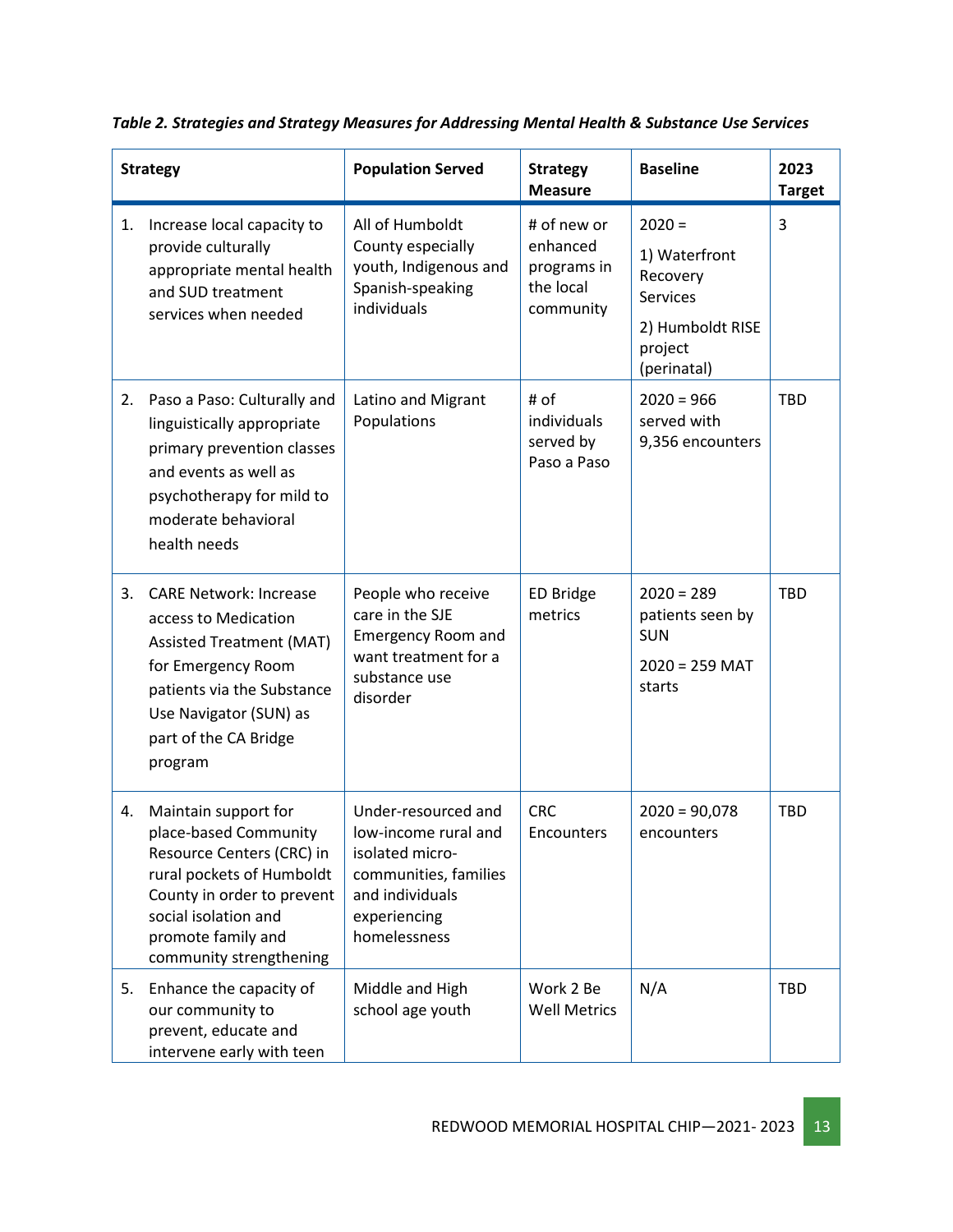|    | mental health, wellness<br>and resilience                             |                                           |                                  |     |     |
|----|-----------------------------------------------------------------------|-------------------------------------------|----------------------------------|-----|-----|
| 6. | Support a culturally<br>diverse BH pipeline in the<br>local community | Representative of the<br>community served | Participation<br>and<br>advocacy | N/A | TBD |

#### *Evidence Based Sources and Community Wisdom*

Redwood Memorial Hospital believes in working upstream to prevent behavioral health concerns as well as responding to immediate needs for crisis interventions. This CHIP includes both primary prevention and crisis intervention strategies and pulls from the following sources:

- SAMHSA [Substance Abuse and Mental Health Services Administration](https://www.samhsa.gov/)
- [Mental Health & Resilience Support for Teens and Adults \(work2bewell.org\)](https://work2bewell.org/)
- [Home | Prevention Institute](https://www.preventioninstitute.org/)
- [Community Health Workers \(Promotores\) | Minority Health | CDC](https://www.cdc.gov/minorityhealth/promotores/index.html)
- [Board of Behavioral Sciences \(BBS\) \(ca.gov\)](https://www.bbs.ca.gov/)
- [Home | NAMI: National Alliance on Mental Illness](https://www.nami.org/Home)
- Our Team [Warrior Institute \(thewarriorinstitute.org\)](http://www.thewarriorinstitute.org/our-team)
- [Social Cohesion | Healthy People 2020](https://www.healthypeople.gov/2020/topics-objectives/topic/social-determinants-health/interventions-resources/social-cohesion)

#### *Resource Commitment*

Redwood Memorial Hospital will commit staff time across the Community Health Investment programs including Paso a Paso, CARE Network and Community Resource Centers, provide grants to local partners and facilitate funding from various health system sources. In partnership with the Providence Government and Public Affairs division, local CHI leaders will advocate for increased access to mental health and substance use care with focused community-based solutions.

#### *Key Community Partners*

Redwood Memorial Hospital values cross-sector collaboration and believes that non-profit organizations, schools, private business and government must work together to solve community-level problems. We plan to collaborate with the following organizations to address this need:

- Waterfront Recovery Services
- Open Door Community Health Centers
- United Indian Health Services
- County of Humboldt, Department of Health and Human Services
- North Coast Health Improvement and Information Network
- First 5 Humboldt
- Humboldt State University
- College of the Redwoods
- Humboldt Network of Family Resource Centers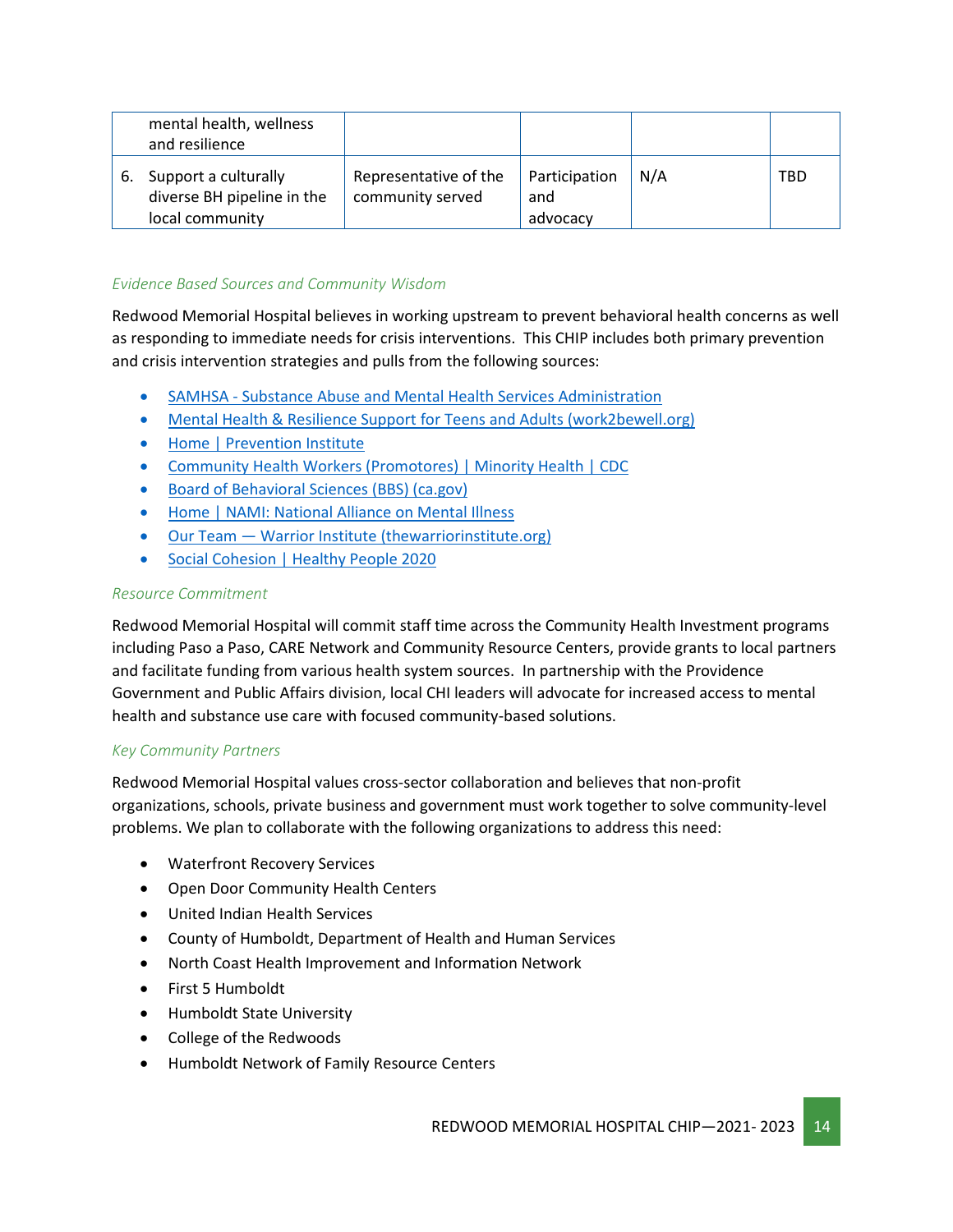- Work 2 Be Well
- Local school districts

#### COMMUNITY NEED ADDRESSED #2: HOMELESSNESS / LACK OF SAFE, AFFORDABLE HOUSING *Long-Term Goal(s)*

A sufficient supply of safe, affordable housing units to ensure that all people in the community have access to a healthy place to live that meets their needs.

#### *Table 3. Strategies and Strategy Measures for Addressing Homelessness / Lack of Safe, Affordable Housing*

| <b>Strategy</b> |                                                                                                                                                                     | <b>Population Served</b>                                                                                                                               | <b>Strategy</b><br><b>Measure</b>                                                                    | <b>Baseline</b>                                                        | 2023 Target                                                               |
|-----------------|---------------------------------------------------------------------------------------------------------------------------------------------------------------------|--------------------------------------------------------------------------------------------------------------------------------------------------------|------------------------------------------------------------------------------------------------------|------------------------------------------------------------------------|---------------------------------------------------------------------------|
| 1.              | Support the<br>development of<br>affordable housing stock,<br>including innovative<br>models of permanent<br>supportive housing (PSH)                               | Chronically<br>homeless and very-<br>low-income<br>individuals and<br>families; seniors and<br>individuals on a<br>fixed-income                        | Units of PSH<br>Financial<br>contributions                                                           | $2020 = 10$<br>units at Onyx<br>House<br>$2020 = $300k$<br>contributed | 100 units<br>Alignment<br>with Care<br>for the Poor<br>spend down<br>plan |
| 2.              | Leverage resources<br>through partnerships and<br>CHI programs to<br>expand supportive<br>services for those<br>unstably housed and<br>experiencing<br>homelessness | Individuals<br>experiencing or at<br>risk of experiencing<br>homelessness,<br>including older<br>adults, Latino<br>families and migrant<br>populations | # of encounters<br>related to<br>housing<br>stability and<br>homeless<br>services by CHI<br>programs | N/A                                                                    | <b>TBD</b>                                                                |
| 3.              | Invest in the<br>maintenance and<br>expansion of homeless<br>respite and recuperative<br>care beds coupled with<br>complex care<br>management services              | People experiencing<br>homelessness                                                                                                                    | # of respite or<br>recuperative<br>care beds<br># of patients<br>enrolled                            | $2020 = 15$<br>respite beds<br>$2020 = 63$<br>patients<br>enrolled     | <b>TBD</b>                                                                |

*Evidence Based Sources and Community Wisdom*

- [Housing is Health | Providence](https://www.providence.org/lp/housing-is-health)
- [National Institute for Medical Respite Care \(nimrc.org\)](https://nimrc.org/)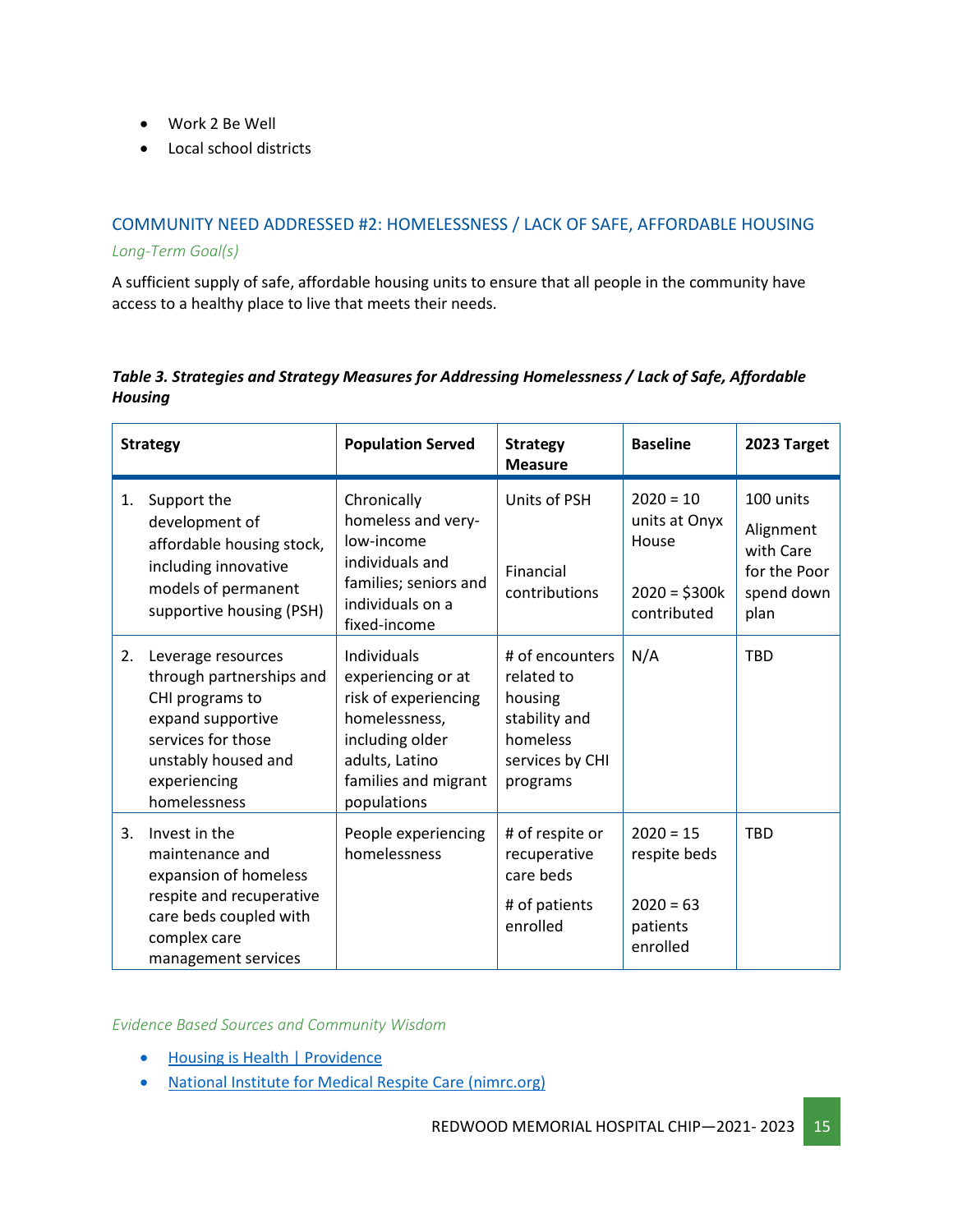- [National Health Care for the Homeless Council | Quality. Access. Justice. Community \(nhchc.org\)](https://nhchc.org/)
- [Reduce poverty by improving housing stability | Urban Institute](https://www.urban.org/urban-wire/reduce-poverty-improving-housing-stability)
- [Housing Instability | Healthy People 2020](https://www.healthypeople.gov/2020/topics-objectives/topic/social-determinants-health/interventions-resources/housing-instability)

#### *Resource Commitment*

Redwood Memorial Hospital will commit staff time from its Community Health Investment department as well as grants and restricted funding. Approximately \$3,500,000 in Care for the Poor reserve funds are earmarked for reducing housing instability and homelessness in Humboldt County between 2021 and 2025.

Providence Supportive Housing Division will lead the Providence Mother Bernard House project to convert a motel, the Humboldt Inn, into permanent supportive housing for individuals experiencing chronic homelessness; and the Real Estate and Strategic Operations Division is available to assist with decisions around investments in housing units. Additionally, and in partnership with the Providence Government and Public Affairs division, local CHI leaders will support policies that prevent homelessness and increase access to affordable housing.

#### *Key Community Partners*

Redwood Memorial Hospital values cross-sector collaboration and believes that non-profit organizations, private business, education and government must work together to solve communitylevel problems. We plan to collaborate with the following organizations to address this need:

- County of Humboldt, Department of Health and Human Services
- Humboldt Housing and Homeless Coalition
- St. Vincent de Paul
- Eureka Rescue Mission
- The Betty Kwan Chinn Homeless Foundation
- Arcata House Partnership
- Redwood Community Action Agency
- Centro del Pueblo
- LatinoNet
- Open Door Community Health Centers
- Humboldt Area Foundation
- Redwood Region Economic Development Commission
- Westside Community Improvement Association
- Humboldt State University
- College of the Redwoods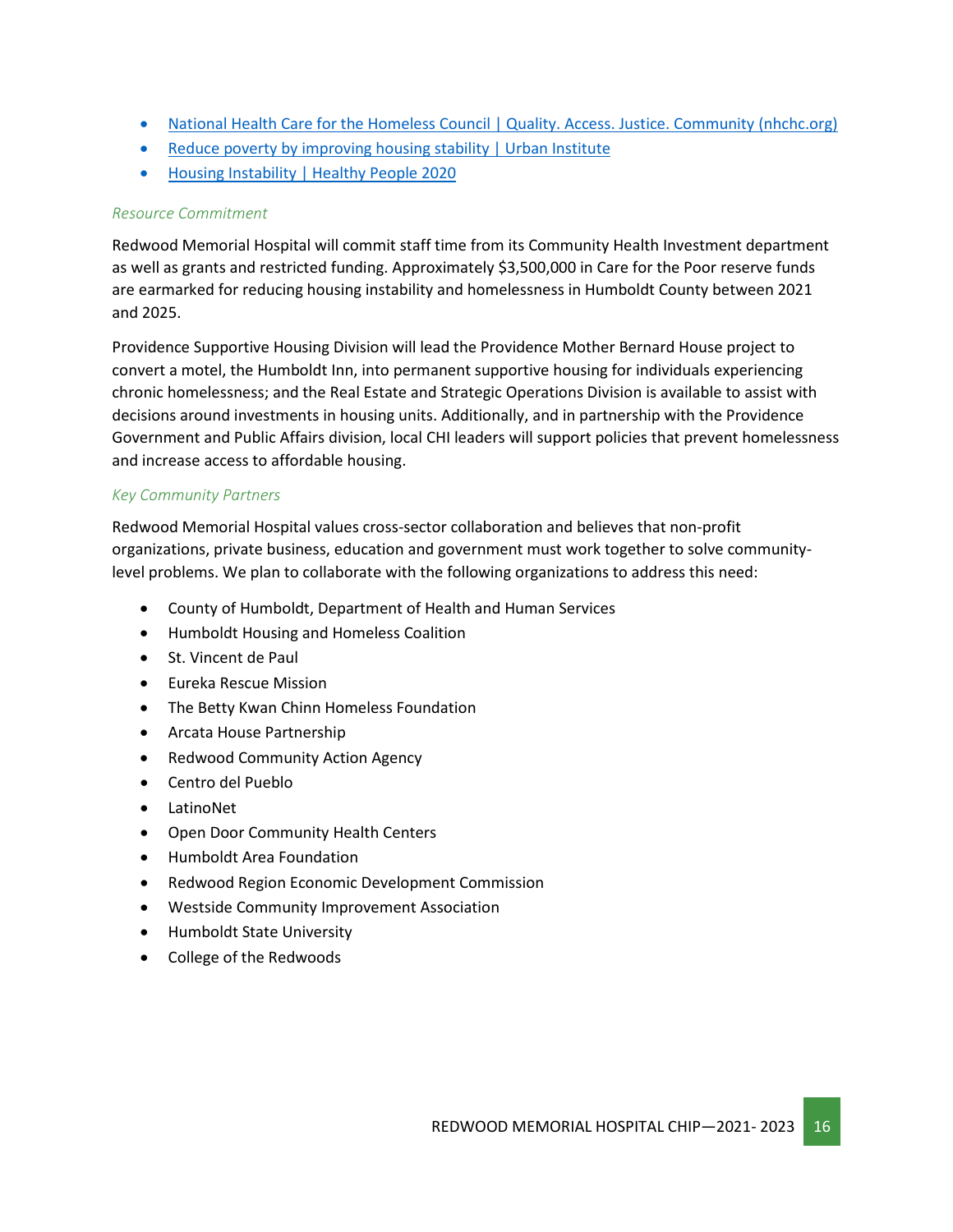#### COMMUNITY NEED ADDRESSED #3: RACISM AND DISCRIMINATION

#### *Long-Term Goal(s)*

To actively work to eliminate social inequities and forms of oppression in our communities, ensuring all people have the opportunities and access to living their fullest, healthiest lives. We will be a community partner in undoing institutional racism that prevents our community members from feeling safe, respected, and heard when accessing health services.

| <b>Strategy</b>                                                                                                                  | <b>Population Served</b>                             | <b>Strategy Measure</b>                     | <b>Baseline</b> | 2023 Target                                         |
|----------------------------------------------------------------------------------------------------------------------------------|------------------------------------------------------|---------------------------------------------|-----------------|-----------------------------------------------------|
| In partnership with<br>1.<br>tribal communities,<br>improve health equity<br>for pregnant people                                 | <b>Tribal Communities;</b><br><b>Pregnant People</b> | <b>Human Centered</b><br>Design process     | N/A             | 3 end user<br>interventions<br>implemented          |
| Advocate for and<br>2.<br>improve Language<br>Equity in healthcare,<br>social services and<br>disaster response                  | Non-English<br>speakers                              | # of language<br>access<br>projects/efforts | N/A             | 10 unique<br>language<br>access<br>projects/efforts |
| 3.<br>Explore innovative<br>strategies to improve<br>Digital Equity for rural<br>communities on the<br>North Coast               | <b>BBIPOC</b>                                        | # of innovative<br>strategies<br>identified | N/A             | 2 digital equity<br>projects<br>implemented         |
| Increase awareness of<br>4.<br>bias in data and<br>promote transparency<br>of those biases in<br>order to promote Data<br>Equity | <b>BBIPOC</b>                                        | Advocacy<br>opportunities and<br>actions    | N/A             | <b>TBD</b>                                          |
| 5.<br>Continue to support<br><b>Food Sovereignty</b><br>efforts                                                                  | Indigenous<br>Communities;<br>Migrant populations    | Funding provided                            | N/A             | <b>TBD</b>                                          |

#### *Table 4. Strategies and Strategy Measures for Addressing Racism and Discrimination*

*Evidence Based Sources and Community Wisdom*

- [Institute for Human Centered Design](https://humancentereddesign.org/)
- Home [NBEC \(birthequity.org\)](https://birthequity.org/)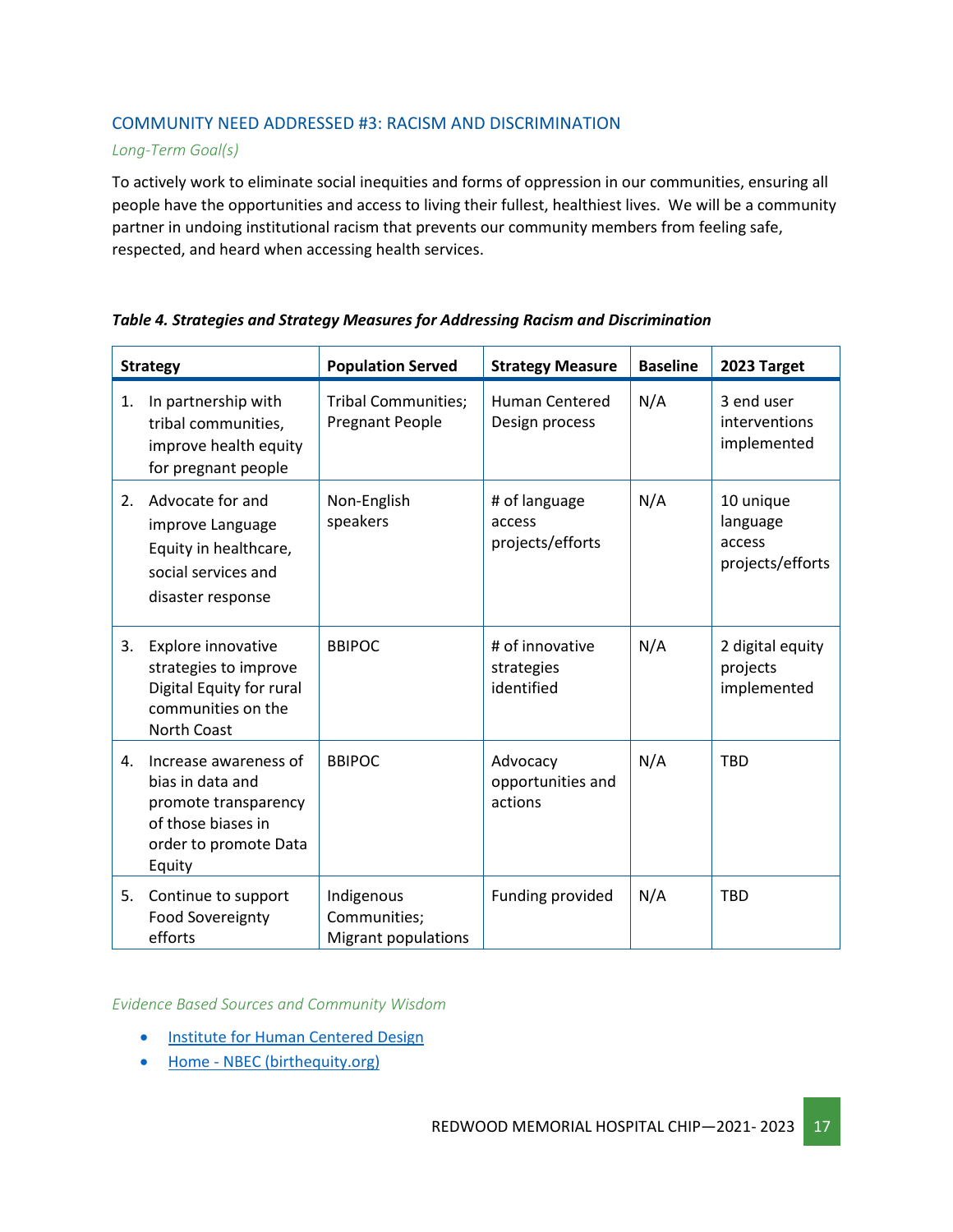- Conceptualising [cultural safety at an Indigenous-focused midwifery practice in Toronto, Canada:](https://bmjopen.bmj.com/content/10/9/e038168)  [qualitative interviews with Indigenous and non-Indigenous clients | BMJ Open](https://bmjopen.bmj.com/content/10/9/e038168)
- Dr. Cutcha Risling Baldy [Indigenous Voices for Decolonized Futures -](https://www.youtube.com/watch?v=QQfrQyb4yw4) YouTube
- [Center for Social Innovation | Stanford Graduate School of Business](https://www.gsb.stanford.edu/faculty-research/centers-initiatives/csi)
- [Home | Prevention Institute](https://www.preventioninstitute.org/)
- [Food Sovereignty Lab & Cultural Workshop Space | Native American Studies \(humboldt.edu\)](https://nasp.humboldt.edu/fsl)

#### *Resource Commitment*

Redwood Memorial Hospital will commit staff time from its Community Health Investment department, provide grants to local partners, and help leverage resources from the Providence Health Equity Initiative. In partnership with the Providence Government and Public Affairs division, local CHI leaders will advocate for policies that address social and economic disparities.

#### *Key Community Partners*

Redwood Memorial Hospital values cross-sector collaboration and believes that non-profit organizations, private business and government must work together to solve community-level problems. We plan to collaborate with the following organizations to address this need:

- Centro del Pueblo
- LatinoNet
- True North
- United Indian Health Services
- K'ima:w Medical Center
- Local Tribal Communities
- Two Feathers Native American Family Services
- With/In Collaborative
- St. Vincent de Paul
- Eureka Rescue Mission
- The Betty Kwan Chinn Homeless Foundation
- Arcata House Partnership
- Food for People
- Open Door Community Health Centers
- Public Health Department
- Humboldt Area Foundation

#### COMMUNITY NEED ADDRESSED #4: ACCESS TO HEALTH CARE

#### *Long-Term Goal(s)*

To improve access to culturally responsive health care and preventive resource for people with low incomes and those uninsured by deploying programs to assist with navigating the health care system. This will ease the way for people to access the appropriate level of care at the right time.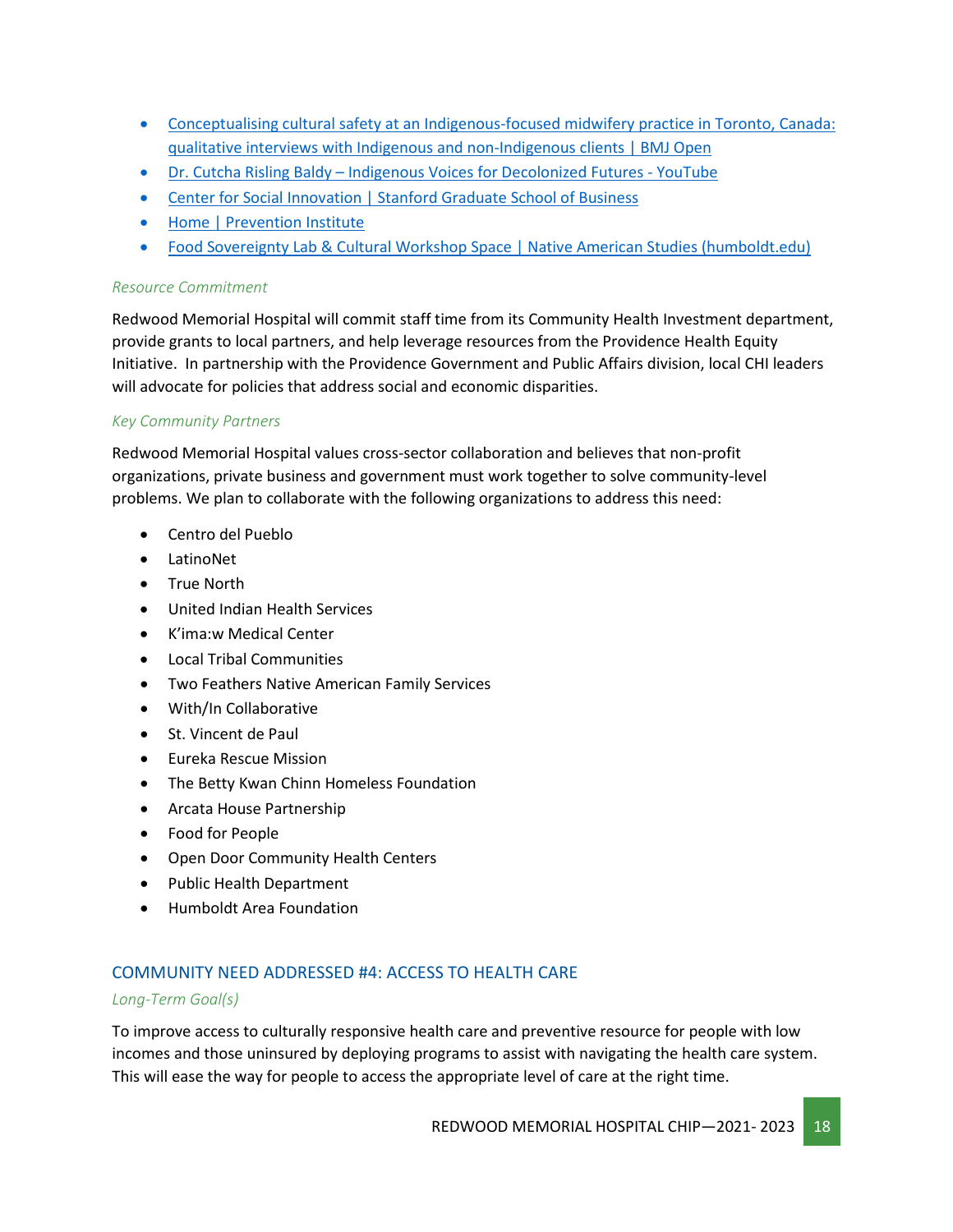| <b>Strategy</b> |                                                                                                                                                                                     | Population<br><b>Served</b>                                                     | <b>Strategy Measure</b>                                                                      | <b>Baseline</b>                                                                                      | 2023<br><b>Target</b>        |
|-----------------|-------------------------------------------------------------------------------------------------------------------------------------------------------------------------------------|---------------------------------------------------------------------------------|----------------------------------------------------------------------------------------------|------------------------------------------------------------------------------------------------------|------------------------------|
| 1.              | Continue to support<br>CHI Programs that<br>provide enrollment,<br>navigation, and care<br>coordination services                                                                    | Latino/a, people<br>experiencing<br>homelessness,<br>families, older<br>adults  | # served by<br>Healthy Kids and<br><b>Families</b><br># encounters by<br><b>CARE Network</b> | $2020 = 815$<br>served by<br><b>Healthy Kids</b><br>$2020 = 344$<br>served by CARE<br><b>Network</b> | <b>TBD</b>                   |
| 2.              | Increase access to<br>specialty care and<br>procedures for<br>uninsured                                                                                                             | Uninsured<br>community<br>members                                               | # of individuals<br>served through<br><b>Operation Access</b>                                | No Operation<br>Access<br>program in<br>place                                                        | <b>TBD</b>                   |
| 3.              | Support efforts to<br>launch a Community<br><b>Information Exchange</b><br>in Humboldt County                                                                                       | Community<br>members with<br>low incomes and<br>experiencing<br>vulnerabilities | Funding and in-<br>kind staff time<br>provided                                               | $2020 = $20,000$<br>grant                                                                            | <b>TBD</b>                   |
| 4.              | Support efforts to<br>launch a culturally<br>inclusive and<br>linguistically<br>appropriate<br>Community<br>Organizations Active in<br>Disaster (COAD) in<br><b>Humboldt County</b> | Community<br>members with<br>low incomes and<br>experiencing<br>vulnerabilities | Funding and in-<br>kind staff time<br>provided                                               | $2020 =$<br>\$25,000 grant                                                                           | Fully<br>functioning<br>COAD |

*Table 5. Strategies and Strategy Measures for Addressing Access to Health Care* 

*Evidence Based Sources and Community Wisdom*

- *Listening to the Voices of Californians - [California Health Care Foundation \(chcf.org\)](https://www.chcf.org/collection/listening-californians/)*
- *Health Equity | IHI - [Institute for Healthcare Improvement](http://www.ihi.org/Topics/Health-Equity/Pages/default.aspx)*
- *[Health Equity | CDC](https://www.cdc.gov/chronicdisease/healthequity/index.htm)*

#### *Resource Commitment*

Redwood Memorial Hospital will commit staff time from its Community Health Investment department as well as grants and restricted funding to help fill gaps in the community. We will also utilize Providence Government and Public Affairs to advocate for improvements in access to care when appropriate and partner with Providence Medical Group on initiatives that support vulnerable patient populations.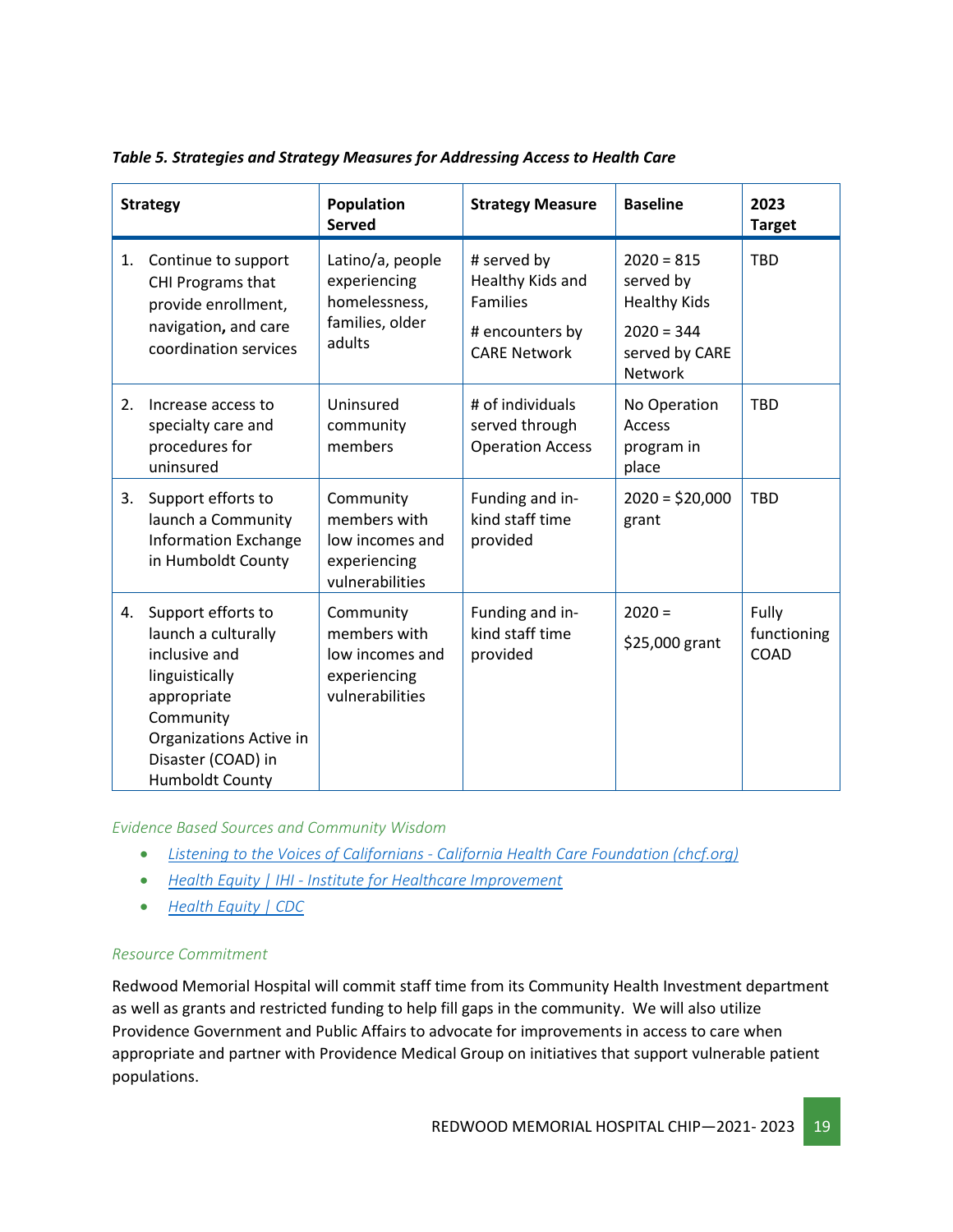#### *Key Community Partners*

Redwood Memorial Hospital values cross-sector collaboration and believes that non-profit organizations, private business and government must work together to solve community-level problems. We plan to collaborate with the following organizations to address this need:

- Open Door Community Health Centers
- United Indian Health Services
- K'ima:w Medical Center
- North Coast Health Improvement and Information Network
- Humboldt State University
- College of the Redwoods
- Humboldt County Office of Education
- Humboldt Area Foundation
- Operation Access

## <span id="page-19-0"></span>Other Community Benefit Programs and Evaluation Plan

| <b>Initiative (Community</b><br><b>Need Addressed)</b> | <b>Program Name</b>                                                               | <b>Description</b>                                                                                                                                       | <b>Population Served</b><br>(Low Income,<br><b>Vulnerable or Broader</b><br>Community) |
|--------------------------------------------------------|-----------------------------------------------------------------------------------|----------------------------------------------------------------------------------------------------------------------------------------------------------|----------------------------------------------------------------------------------------|
| Access to Care<br>$\mathbf{1}$ .                       | <b>Health Professions</b><br>Education                                            | Various hospital<br>departments<br>dedicate staff time<br>and resources to<br>train interns;<br>includes Pharmacy,<br>PT, OT, Social Work<br>and Nursing | <b>Broader Community</b>                                                               |
| 2.<br><b>Access to Care</b>                            | <b>Health-Careers</b><br><b>Exploration Summer</b><br>Institute (HESI<br>Program) | Summer program for<br>high school students<br>that allows them to<br>explore various<br>health careers                                                   | <b>Broader Community</b>                                                               |
| 3.<br>Access to Care                                   | RN to BSN program                                                                 | <b>Redwood Memorial</b><br>Hospital is a key<br>partner working with<br>HSU and CR in<br>advancing nursing<br>education on the<br>North Coast            | <b>Broader Community</b>                                                               |

*Table 6. Other Community Benefit Programs in Response to Community Needs*